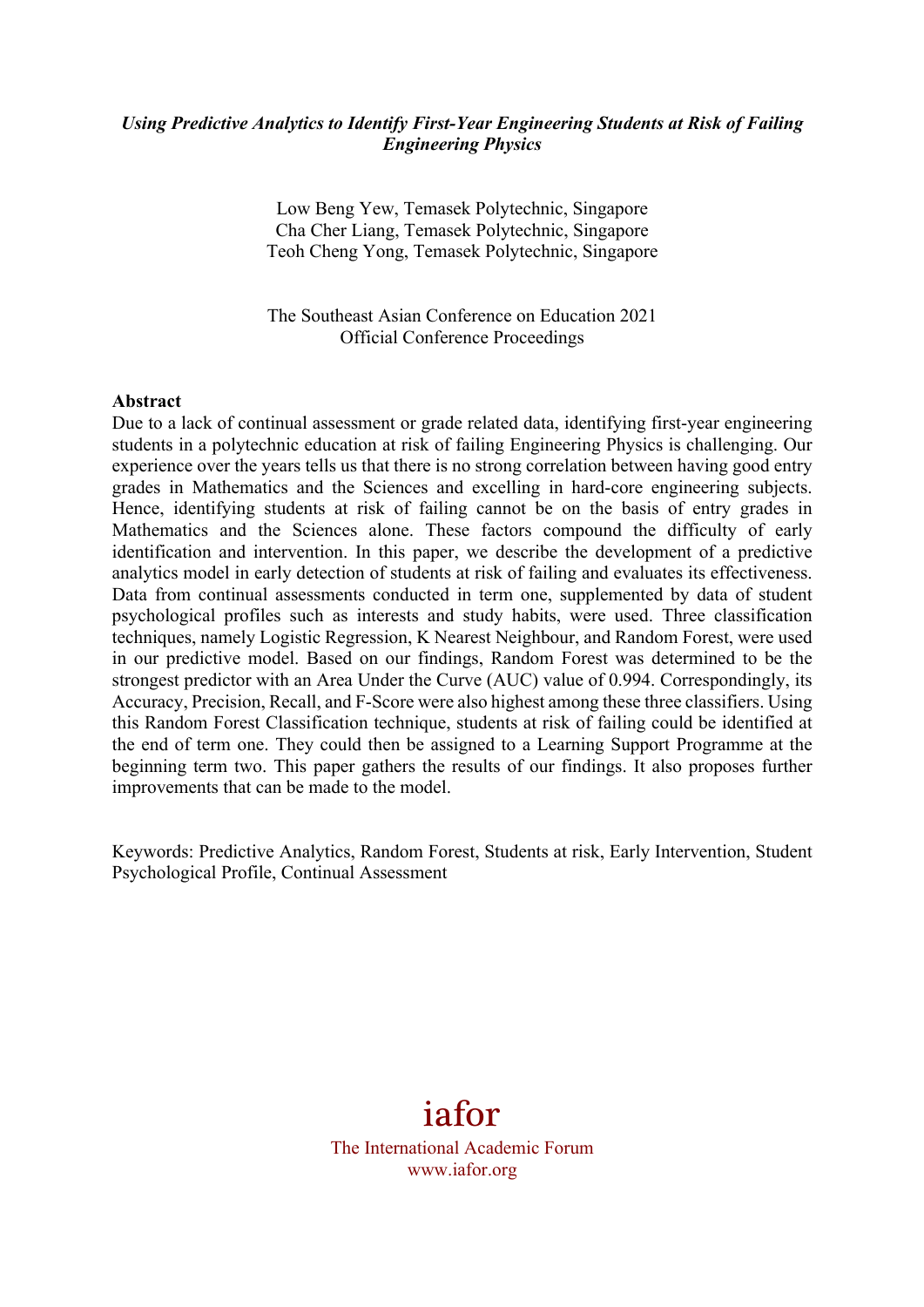## **Introduction**

Engineering Physics is a first year engineering subject that is taught in the second semester in Temasek Polytechnic School of Engineering (TP ENG). It is a pre-requisite to most engineering studies. Poor grounding in this subject can compound learning difficulties in many related and subsequent subjects. Because of its importance, TP ENG has been offering a remedial service called Learning Support Programme (LSP) since 2010.

The main target audience of the LSP program is students from vocational schools instead of mainstream secondary schools in Singapore. This is because students from vocational schools are not taught Mathematics and the Sciences, and as such, have knowledge gaps in these subjects compare to students from mainstream secondary schools. The LSP program can also be extended to students from mainstream secondary schools who have weak foundation in these subjects, but there is always a delicate balance between teaching resources available and class size. As such, these precious limited vacancies should be allotted to mainstream students who are at risk of failing.

The current practice is to allocate these vacancies to mainstream students who have weaker entry grades in Mathematics and the Sciences. The assumption is that students with weaker entry grades need more teaching support. Surprisingly, our experience and observations showed that, for mainstream students, there is no strong correlation between having poor entry grades in Mathematics and the Sciences and failing Engineering Physics. A quick look up into the data of students who have failed their semester examination or declined in performance often show that they started off with fairly decent entry grades in Mathematics and the Sciences. Some students may have fallen by the wayside as early identification of such students and support for these students were not in place.

Hence, early intervention is imperative and in this paper, we examine the viability of using predictive analytics (Martin et al, 2019) as an early intervention device. Early intervention does improve academic success (Zhang et al, 2014). In our context, early intervention means being able to sieve out students are at risk of failing Engineering Physics in term one of the semester and then enrolling them in the LSP program in term two of the semester. In this way, at risk students would receive one semester term of additional help.

Since identifying mainstream students to be sent to the LSP classes on the basis of entry grades in Mathematics and the Sciences is not a good determinant, other factors have be considered. In our analysis, we gathered and examine factors related to student aptitude and psychological profiles such as interests and study habits.

## **Literature Review**

Predictive analytics in higher education has evolved fairly recently as a result of the availability of more data set. Indeed, the development of educational learning tools and educational management system have created large databases which has enabled data mining (Calvet Liñán & Juan Pérez, 2015). Data mining has evolved from the classical regression analysis to present day machine learning. While data mining relies on human intervention and decision making, machine learning trains a computer using a set of existing data to predict future outcomes and hence the term, predictive modelling. Today, predictive modelling is used in discovering patterns of knowledge about educational phenomena and the learning process (Anoopkumar & Rahman, 2016). Predictive modelling has been also used in predicting educational outcomes,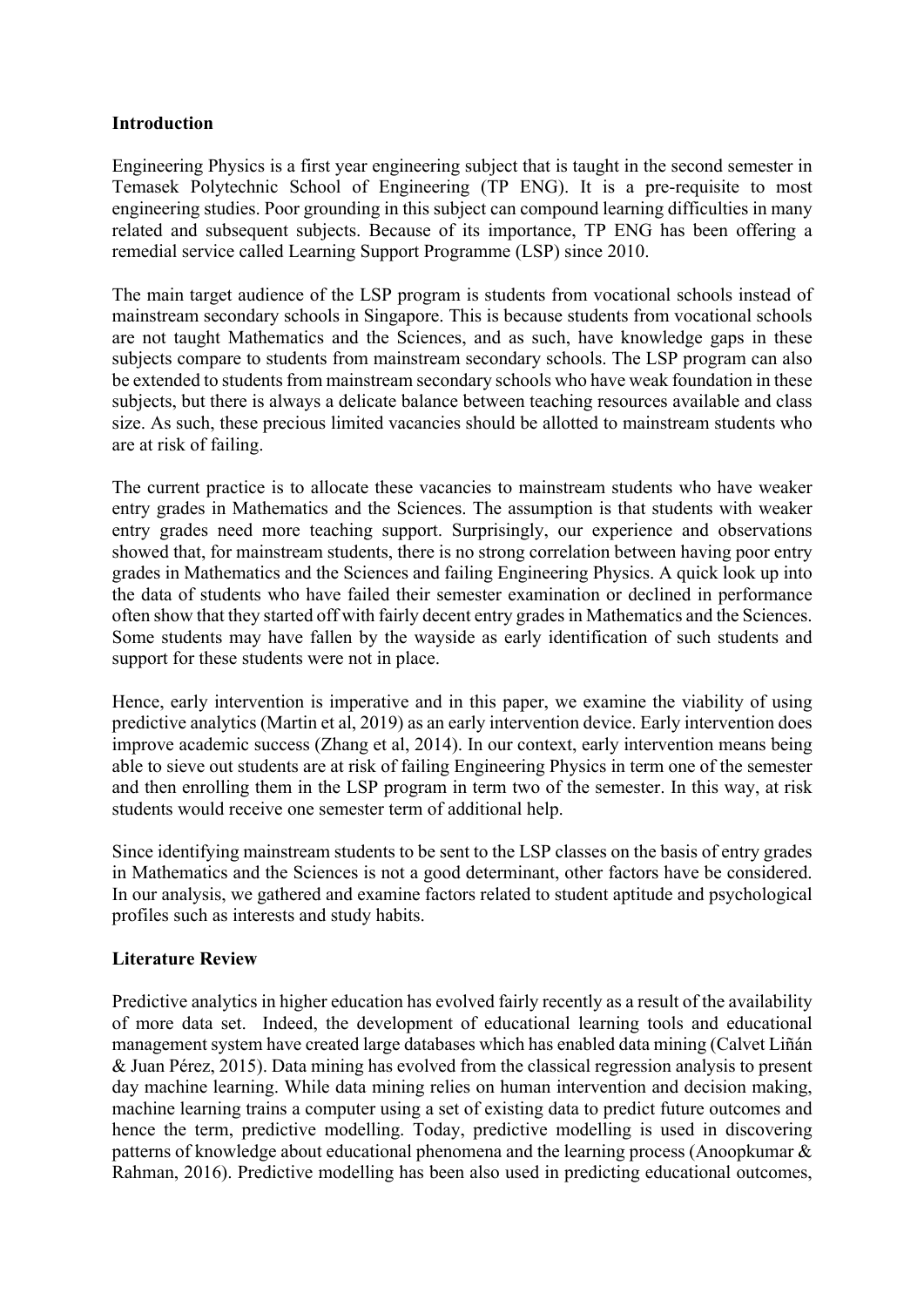such as student performance (Hamoud et al, 2018), academic success (Martins et al, 2019; Richard-Eaglin, 2017), and dropout rate (Pérez et al, 2018).

These literatures reaffirm that using predictive analytics to sieve out student at risk is a viable approach. However, at the point of investigation, little or no empirical studies using predictive analytics in the context of Polytechnics in Singapore was done. In addition, most of the studies done were on students in their sophomore or senior years. As such, data related to continual assessments, grade point average and cumulative grade point average are readily available in their investigations. Our challenge is the lack of such data as our investigation was into first year students.

In determining students' academic success in higher education, prior academic achievements and student demographics were the top two factors quoted in 69% of the research papers (Alyahyan and Dustegor, 2020). However, our experience pointed away from a direct correlation between prior (entrance) academic achievements and student success. Besides, due to policies on data privacy, data of prior academic achievements, that is, student performance in their secondary schools, were not readily available and would consume much time to collect. We also do not suspect that demographic factors, such as financial background, play a key influence in academic success since the Ministry of Education in Singapore has a "No Child Left Behind" program instituted since 2012. As such, we were more interested in investigating other factors.

Instead, in our analysis, we considered students' aptitude, interests and study habits in the determination of their success in Polytechnic as more applicable. Key questions that we ask in these respects are the percentage of tutorial questions students are able to do unassisted, the amount of time a student spends self-studying each week, and the student's level of interest in Engineering Physics.

## **Methodology**

A common technique that is generally used in the literatures to build a supervised learning predictive model is shown in Figure 1. The main stages are 1) factors, 2) data collection, 3) data pre-processing, 4) data mining, and 5) result evaluation.



Figure 1**:** Method Used in Prediction of Student at Risk

## **Stage 1: Input Factors or Features**

Input factors, or features that were used are summarised in Table 1. These features fall broadly into two category. In the first category, the features were *tutorial attempt*, *like Physics*, *weekly self-study* and *prior knowledge*. These features are aptitude, attitudinal and psychological profile of student that focus on learning abilities, interests and study habits. The inclusion of *prior knowledge* as a feature is not to gather input of student's past academic achievements but to gather input of the relevancy of a past subject taken at the secondary school level. The second category of data are continual assessments marks that students have taken in the first term of the semester.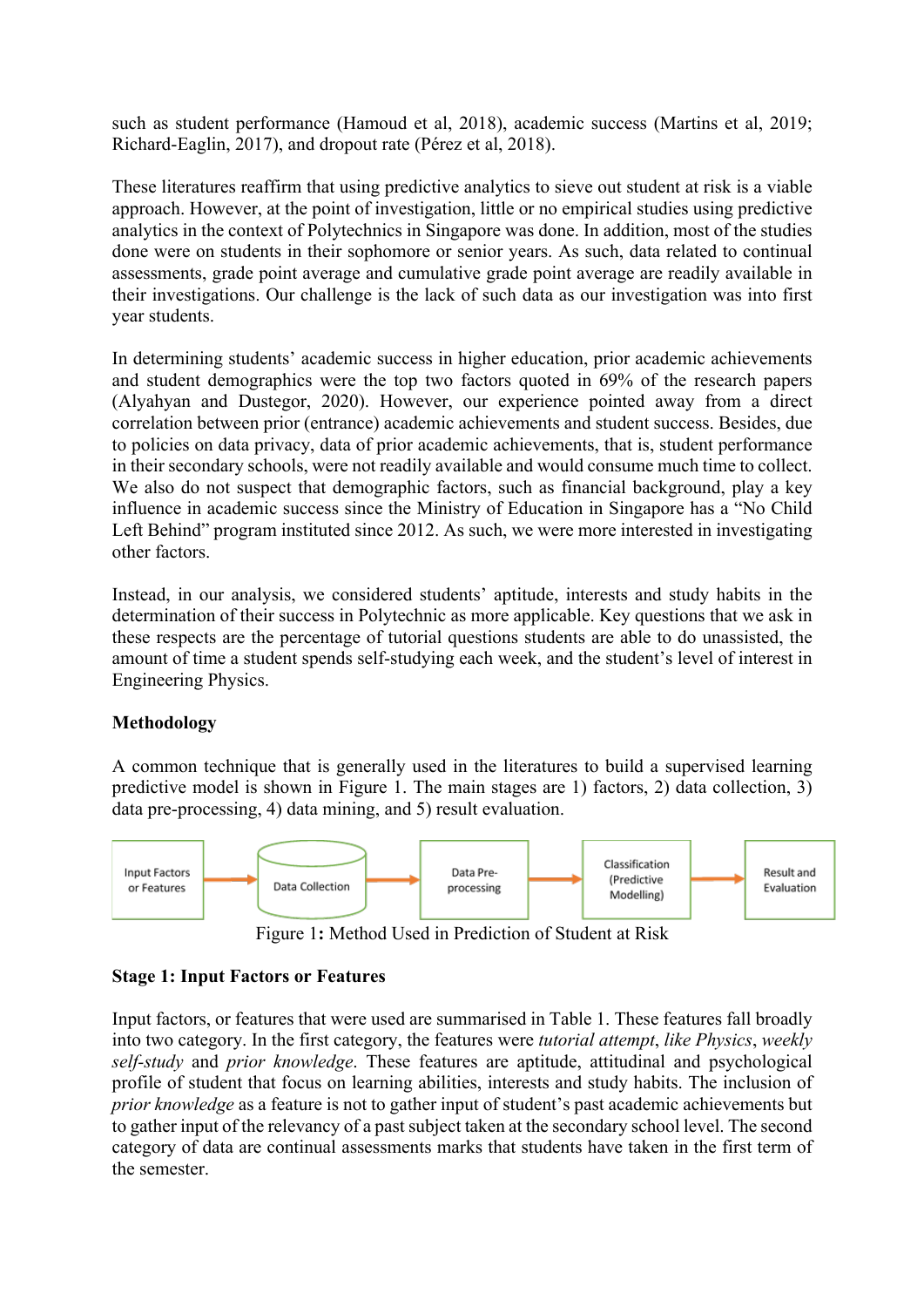| <b>Input Factors /</b>  | Category | <b>Explanation</b>                         |  |
|-------------------------|----------|--------------------------------------------|--|
| <b>Features</b>         |          |                                            |  |
| Tutorial attempt        | First    | Captures input of percentage of questions  |  |
|                         |          | student could answer unassisted            |  |
| Like Physics            | First    | Captures whether student likes or dislikes |  |
|                         |          | <b>Engineering Physics</b>                 |  |
| Weekly Self-study       | First    | Captures the amount of time spent self-    |  |
|                         |          | studying Engineering Physics each week     |  |
| Prior Knowledge         | First    | Identifies if students has taken pure      |  |
|                         |          | physics at "O" levels against other        |  |
|                         |          | combinations                               |  |
| Assignment 1, Class     | Second   | Continual assessment components from       |  |
| Participation 1, Online |          | semester term 1                            |  |
| Test 1, Term Test       |          |                                            |  |
| End-semester            | Target   | Target which was converted into a          |  |
| Examination             |          | derived column with either an "NR" or      |  |
|                         |          | an "R" to indicate not-at-risk and at-risk |  |

Table 1: Input Factors and Target Used in Our Predictive Analytics

## **Stage 2: Data Collection**

The data for these first category features were information that needed to be collected directly from the students and were done through a student survey. The features from the second category were the outcome of assessment components and were collected from various marks and online assessment systems.

# **Stage 3: Data Pre-processing**

A total of 200 students were surveyed, but due to incompleteness of data, some data were removed. Imputation of missing values was used where possible, without over making assumptions (Aleryani et al, 2018). The target used in training the model was the outcome of end-semester examination. End-semester examination marks were collected and a derived column indicating an "R" or an "NR" was introduced as the machine learning target. "R" indicates at-risk and "NR" indicates a not-at-risk. Students who failed the end-semester examination or had borderline passes were categorized as "R". By assigning students with Cgrade and below into the "R" category, we could resolve the issue of data imbalance (Maheshwari, 2017). Indeed, students with borderline passing marks can be considered as students at risk.

We also made use of the linear projection and feature statistics widgets (see Figure 2) to ensure that data are not subjected to outliers that would affect the machine learning. Categorical data were converted to numerical data. After the data pre-processing and transformation, only 166 data points were used in this study.

## **Stage 4: Classification**

Commonly used classification techniques are neural networks, K-nearest neighbor (kNN) and decision trees (Romero & Ventura, 2010). Their advantages and suitability were well discussed (Brohi et al, 2019). Our choice of classifiers used were random forest (a type of decision tree),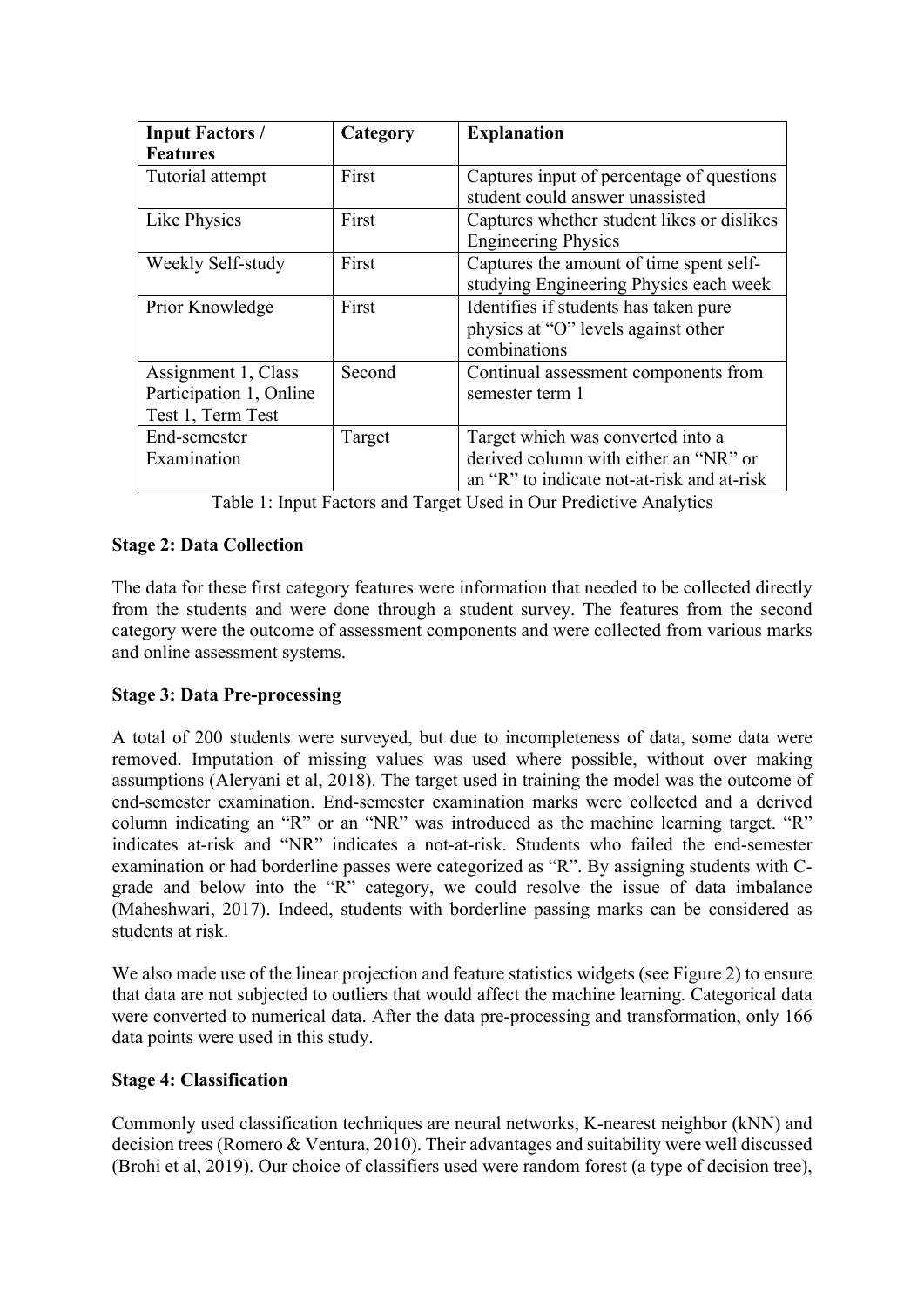logistic regression and kNN. We made use of a freeware called Orange to perform our analysis. The Orange tool provides built-in algorithms that simplify analysis. A diagram of our classification analysis workflow is shown in Figure 2.



Figure 2: Workflow of Classification Analysis Using Orange

With reference to Figure 2, our collected data is used as the training data and is fed into the three classifiers to train these classifiers to identify the target outcome. To test the classifiers, we make use of the data sampler widget from the Orange tool. 35% of the data from the training data were sampled in a deterministic manner. Based on the sampled data input, the classifiers predict an "R" or an "NR". The prediction outcome of each classifier is then evaluated by the predictions widget. Further evaluations are made using the receiver operating characteristic (ROC) analysis widget and confusion matrix widget.

The linear projection and feature statistics widgets are used to provide insights of the training data as part of data pre-processing. The scatter plot, rank, distributions, and box plot widgets were used in feature selection and evaluating the significance of the features.

## **Stage 5: Results and Evaluation**

Standard performance evaluation parameters (Alyahyan and Dustegor, 2020) such as confusion matrix, classification accuracy (CA), precision, recall, F1 score, and area under the curve (AUC) were used to evaluate the performance of the classifier.

The confusion matrix is a table that displays the number of actual and predicted values. If the predicated outcome is the same as the actual, then we have a true positive (TP) or a true negative (TF). Otherwise, we have a false positive (FP) or a false negative (FN). This is illustrated in Table 2 below.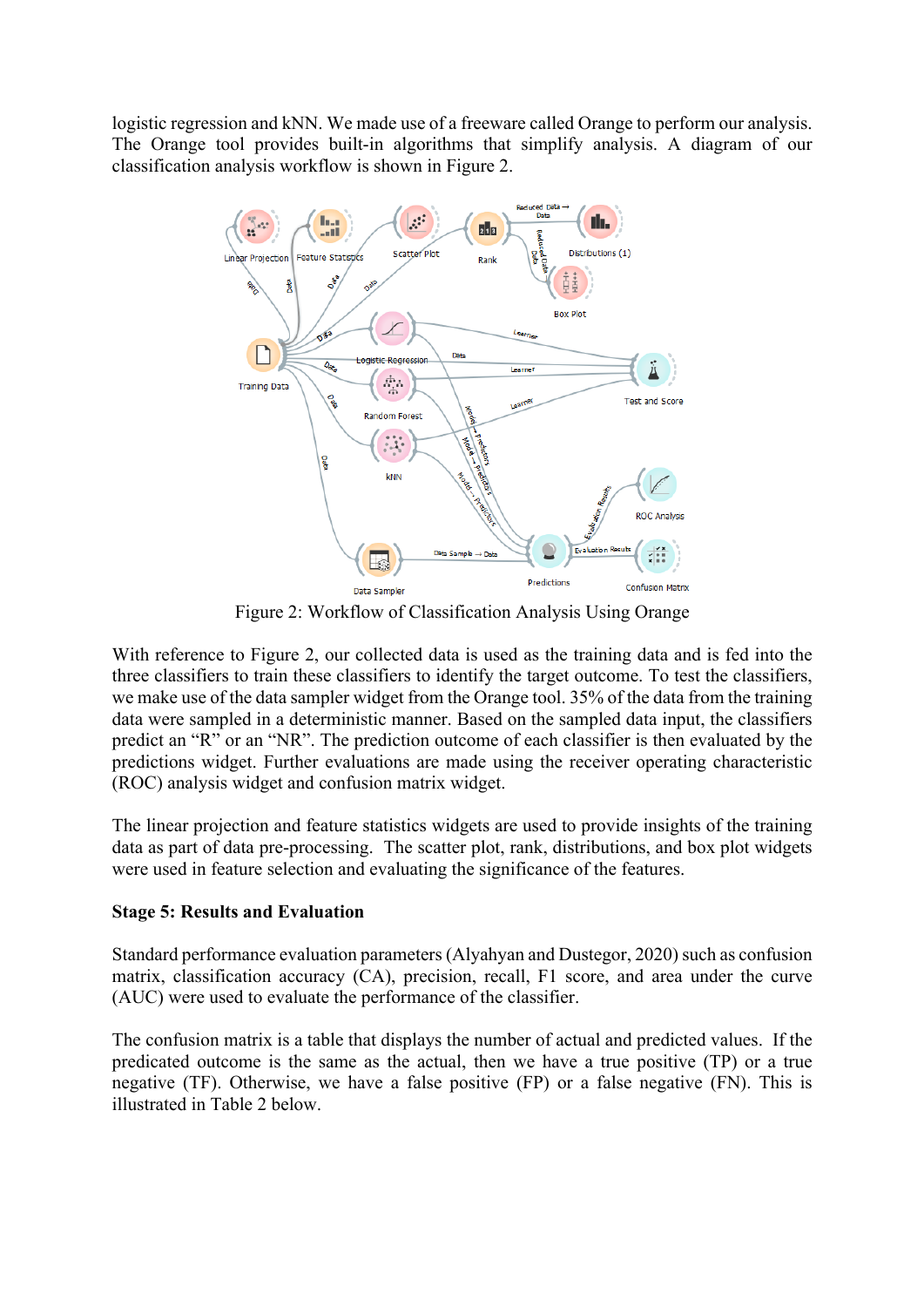|                           |                               | <b>Predicated</b> |          |  |
|---------------------------|-------------------------------|-------------------|----------|--|
|                           |                               | Positive          | Negative |  |
|                           | <i><b>Actual</b></i> Positive | TP                | FN       |  |
|                           | Negative $ $ FP               |                   | ΤN       |  |
| Table 2: Confusion Matrix |                               |                   |          |  |

The other performance evaluation parameters are defined as follows.

CA measures the proportion of predictions that are correct and is calculated as

$$
CA = \frac{TP + TN}{TP + TN + FP + FN}
$$

Precision measures the proportion of positive cases and is calculated as

$$
Precision = \frac{TP}{TP + FP}
$$

Recall measures the proportion of positive cases that is correctly identified and is calculated as

$$
Recall = \frac{TP}{TP + FN}
$$

F1 score conveys the balance between precision and recall and is calculated as

$$
F1 \, score = 2 \times \frac{Precision \times Recall}{Precision + Recall}
$$

AUC is the area under the ROC curve and represents the probability of making a correct prediction.

All these parameters have values between 0 and 1 and are generally better when the values are closer or equal to 1.

Besides determining the classifier with the best performance, we also want to differentiate the features that are more significant in training the model. Scoring and ranking of features are performed using the rank widget. The performance indicators that we used were information gain and Gini gain. The information gain ratio determines the "pureness" of the information that is rendered by the feature towards identifying target. Information gain measures the amount of entropy or disorderliness that is removed. The higher the information gain, the more the entropy is removed. Likewise, the Gini gain determines the quality of the split between classes. The higher the Gini gain, the better the split.

#### **Empirical Results and Evaluation**

These performance evaluations are readily produced by the confusion matrix, predictions and ROC analysis widgets. The performance results of the classifiers are summarized in Tables 3 and 4 and Figure 3. These results show that random forest is the best performing classifier.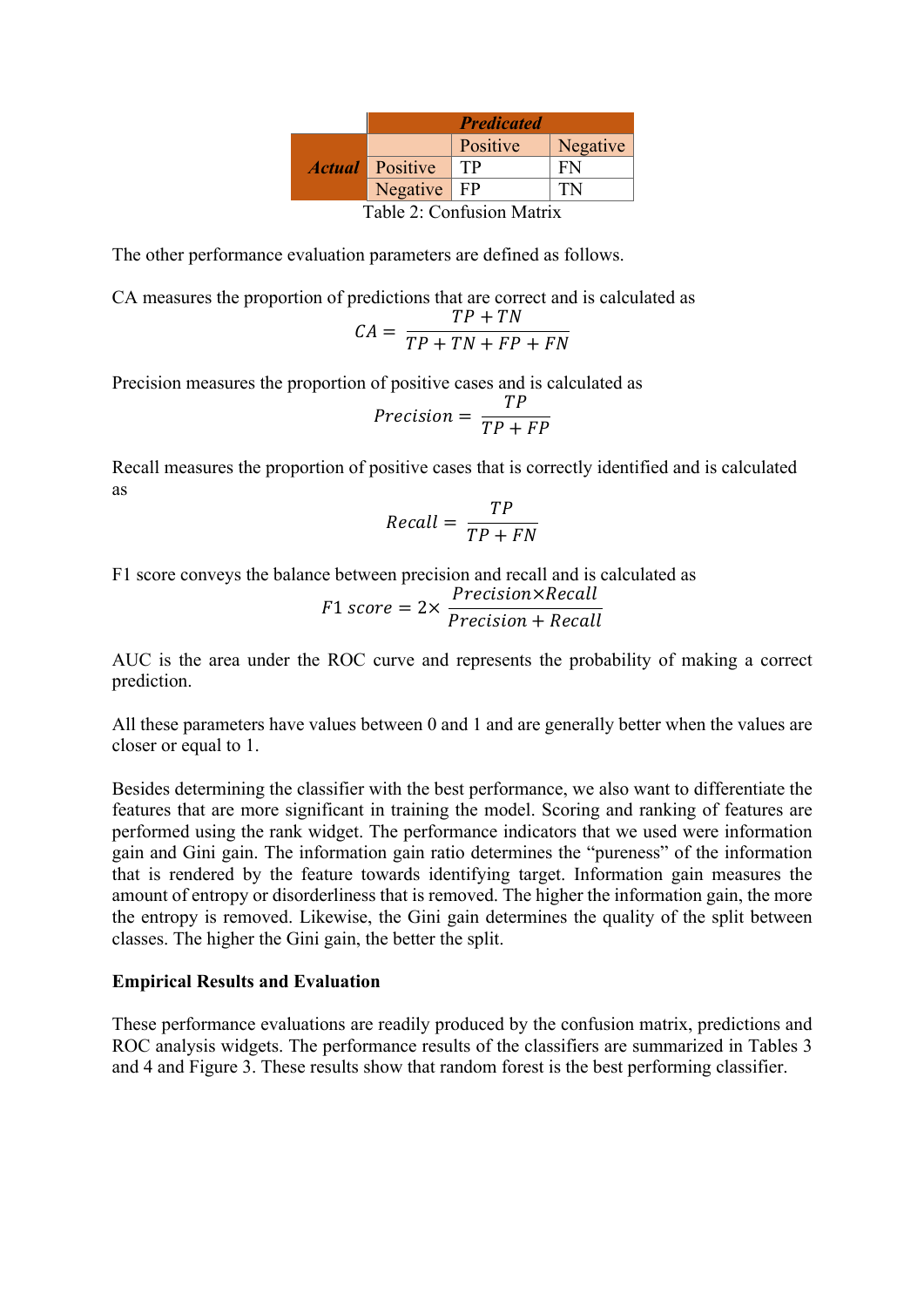

Table 4: Performance Evaluation of Classifiers (Generated by the Predication Widget)



Figure 3: ROC Curves of Classifiers (AUC Values Can Be Found in Table 4)

Using the rank widget, feature selection can be made and the significance of the features were ranked in descending orders as shown in Table 5.

|                          | # | Gaitio | Gini  |
|--------------------------|---|--------|-------|
| $N$ ti                   |   | 0.150  | 0.185 |
| <b>N</b> Tutorial        |   | 0.076  | 0.057 |
| N CP1                    |   | 0.046  | 0.059 |
| <b>C</b> Prior Knowledge | 2 | 0.022  | 0.011 |
| <b>N</b> Online1         |   | 0.018  | 0.024 |
| N Assignment1            |   | 0.017  | 0.023 |
| N Like Physics           |   | 0.011  | 0.010 |
| Weekly f-study           |   | 0.002  | 0.001 |

Table 5: Scoring and Ranking of Features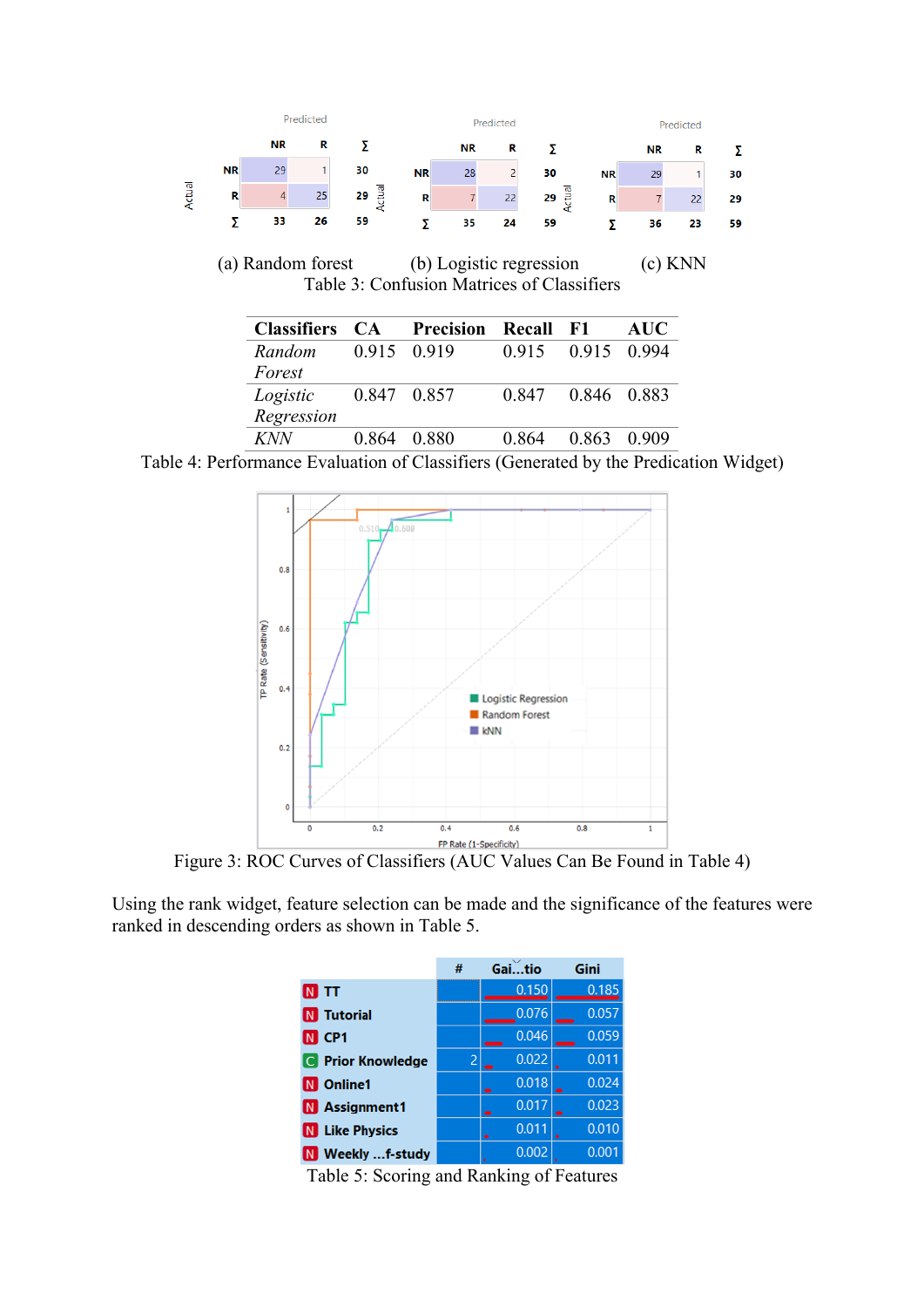The next stage of our evaluation was to use the outcome of feature selection to re-evaluate our model. The information gain ratio and Gini gain of Table 5 suggest that *like Physics* and *weekly self-study* are among the least significant features. Since information gain ratio and Gini gain are also part of the random forest algorithm, these features were turned off to evaluate the performance of the random forest classifier. The result is summarized in Table 6. It does show improvements in all performance categories. In particular, the new AUC is 0.999 compared to the previous values of 0.994 and the CA also improved from 0.915 to 0.966.



Table 6: Performance of Random Forest After Feature Selection

## **Conclusions and Future Improvements**

A predictive model was built to help identify first-year student at risk of failing Engineering Physics. This predictive model uses the limited data from continual assignment components from term one of the semester, and data collected from a student survey. The data from the student survey focuses on student psychological profiles such as aptitude, interests and study habits instead of student demographics. The end-semester examination was used as the target. A sample size of 166 data were used and three classifiers, namely, logistic regression, random forest and kNN were evaluated.

Random Forest was the best classifier and gave an AUC of 0.994 and a CA of 0.915. Feature scoring was used to rank the significance of the features. Two non-continual assessment related features stood out. *Prior knowledge* and *tutorial attempt* were significant features that help to train the classifiers. Two other non-continual assessment related features, namely *like Physics* and *weekly self-study,* were found to have low information gain ratio and Gini gain and were thus less significant. When *like Physics* and *weekly self-study* were turned off, the Random Forest showed an improved performance, with AUC of 0.999 and CA of 0.966. Using our predictive model, we could identify students at risk and take an early intervention actions such as assigning them to our LSP to receive additional tutoring help.

For future work, we can feed this trained model with data of the next student batch so that atrisk students of the next batch may be identified. We can then evaluate the outcome of our intervention by tracking students' performances in the end-semester examination and by comparing year-on-year end-semester examination performances. We were unable to perform this work in the October 2020 semester due to the Covid-19 situation, which resulted in a shift towards home-based learning and a change in assessment components.

In our next study, three additional features could also be incorporated into our model. The first is data of students' usage of Blackboard's Learning Management System. The second is tutor recommendation, which would be tutor's rating of students based on their attitude towards studies, and level of active engagement in class. The third is the non-medical attendance ratio, which disregards medical excuses and considers such cases as absent. These features, based on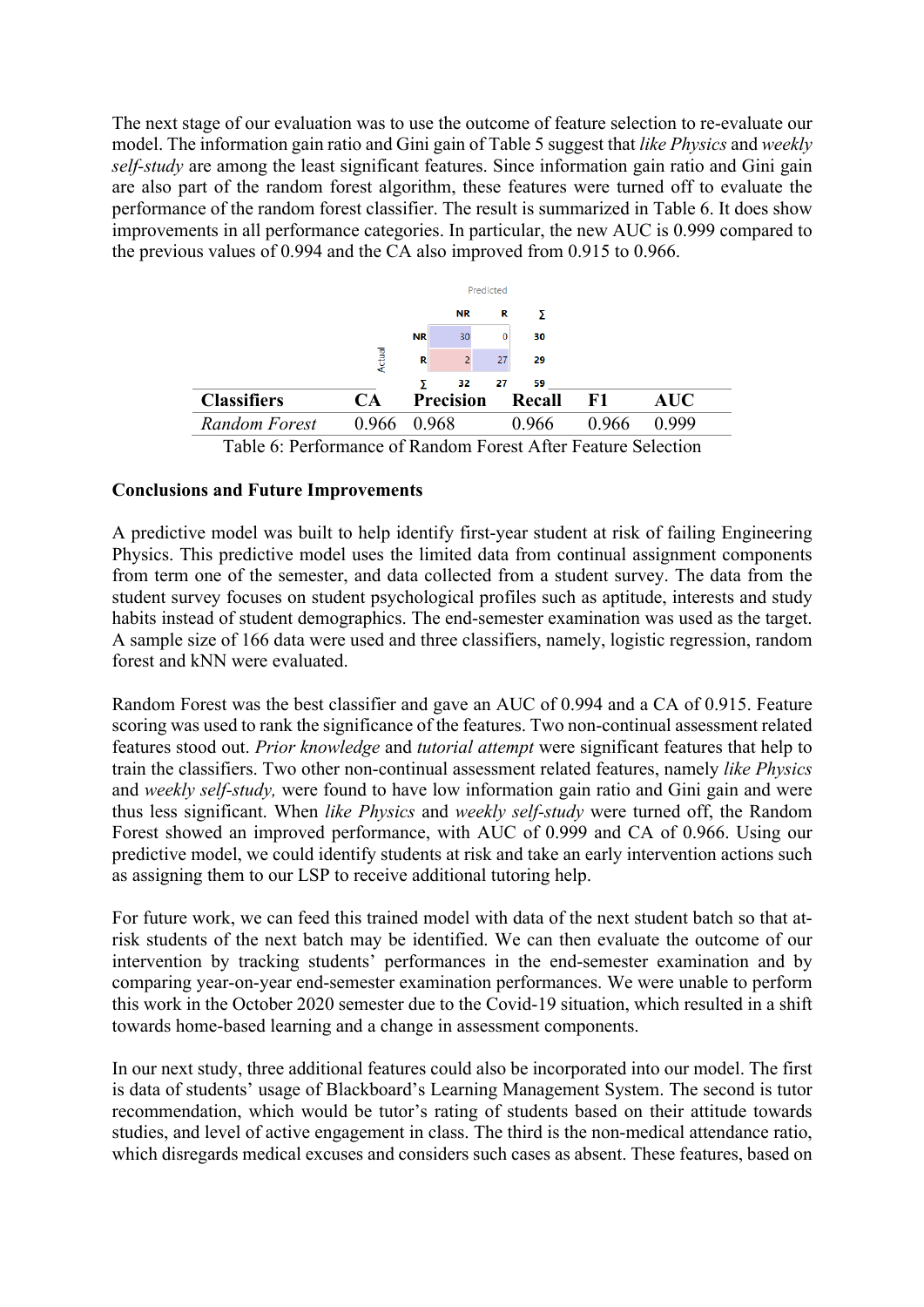our teaching experience, apply very well in Singapore's Polytechnic context and could enhance the performance of the next classifier.

# **Acknowledgements**

The authors wish to express their gratitude to the Bioinformatics Lab at University of Ljubljana, Slovenia, for the use of Orange.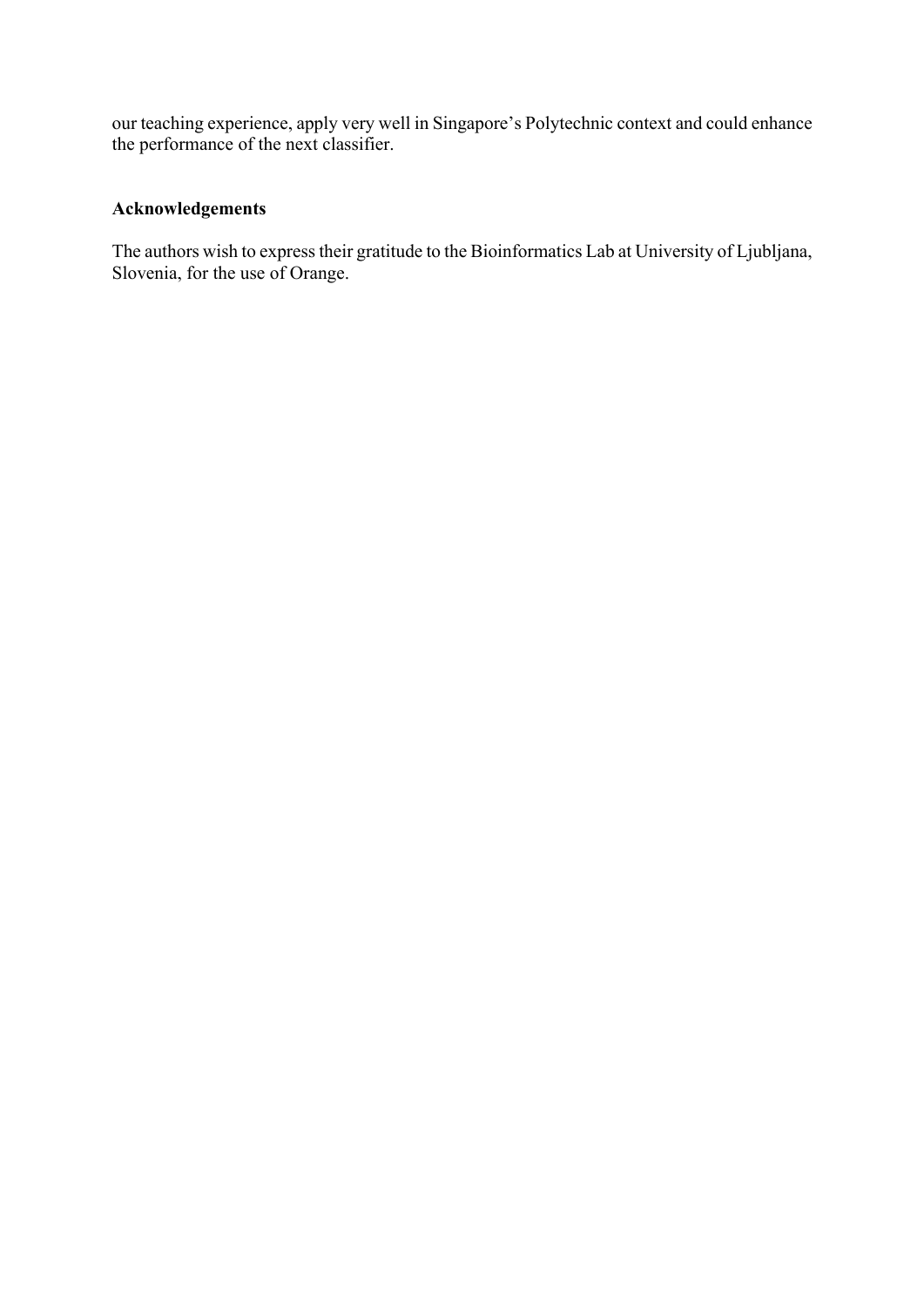#### **References**

- Ahmad, F., Ismail, N. H., & Aziz, A. A. (2015). The prediction of students' academic performance using classification data mining techniques. *Applied mathematical sciences, 9*(129), 6415–6426. doi:10.12988/ams.2015.53289
- Aleryani, A., Wang, W., De, B., & Iglesia, L. (2018). Dealing with missing data and uncertainty in the context of data mining. *Hybrid artificial intelligent systems*, *10870*(24), 289-301. doi:10.1007/978-3-319-92639-1\_24
- Alyahyan, E., & Dustegor, D. (2020). Predicting academic success in higher education: Literature review and best practices. *International journal of educational technology in higher education*, *17*(3). doi:10.1186/s41239-020-0177-7
- Anoopkumar, M., & Rahman, A. M. J. M. Z. (2016). A review on data mining techniques and factors used in educational data mining to predict student amelioration. In *2016 International Conference on Data Mining and Advanced Computing (SAPIENCE)*, 122–133.
- Brohi, S.N., Pillai, T.R., Kaur S., Kaur, H., Sukumaran, S., & Asirvatham, D. (2019). Accuracy comparison of machine learning algorithms for predictive analytics in higher education. In Miraz M., Excell P., Ware A., Soomro S., & Ali M. (Eds), *Emerging technologies in computing*: *Proceedings of iCETiC 2019, 285*. doi:10.1007/978-3-030-23943-5\_19
- Calvet Liñán, L., & Juan Pérez, Á. A. (2015). Educational data mining and learning analytics: Differences, similarities, and time evolution. *International journal of educational technology in higher education, 12*(3), 98-112. doi:10.7238/rusc.v12i3.2515
- Demsar, J., Curk, T., Erjavec, A., Gorup, C., Hocevar, T., Milutinovic, M., Mozina, M., Polajnar, M., Toplak, M., Staric, A., Stajdohar, M., Umek, L., Zagar, L., Zbontar, J., Zitnik, M., & Zupan, B. (2013) Orange: Data mining toolbox in python, *Journal of Machine Learning Research, 14*, 2349−2353.
- Hamoud, A. K., Hashim, A. S., & Awadh, W. A. (2018). Predicting student performance in higher education institutions using decision tree analysis. *International journal of interactive multimedia and artificial intelligence, 5*(2), 26-31. doi:10.9781/ijimai.2018.02.004
- Maheshwari, S., Jain, R. C., & Jadon, R. S. (2017). A review on class imbalance problem: Analysis and potential solutions. *International journal of computer science issues (IJCSI), 14*(6), 43-51.
- Martins, M., Miguéis, V.L., Fonseca, D., & Alves, A. (2019). A data mining approach for predicting academic success – A case study. In Rocha Á., Ferrás C., & Paredes M. (Eds), *Information technology and systems: Proceedings of ICITS 2019, 918,* 45-56. doi:10.1007/978-3-030-11890-7\_5